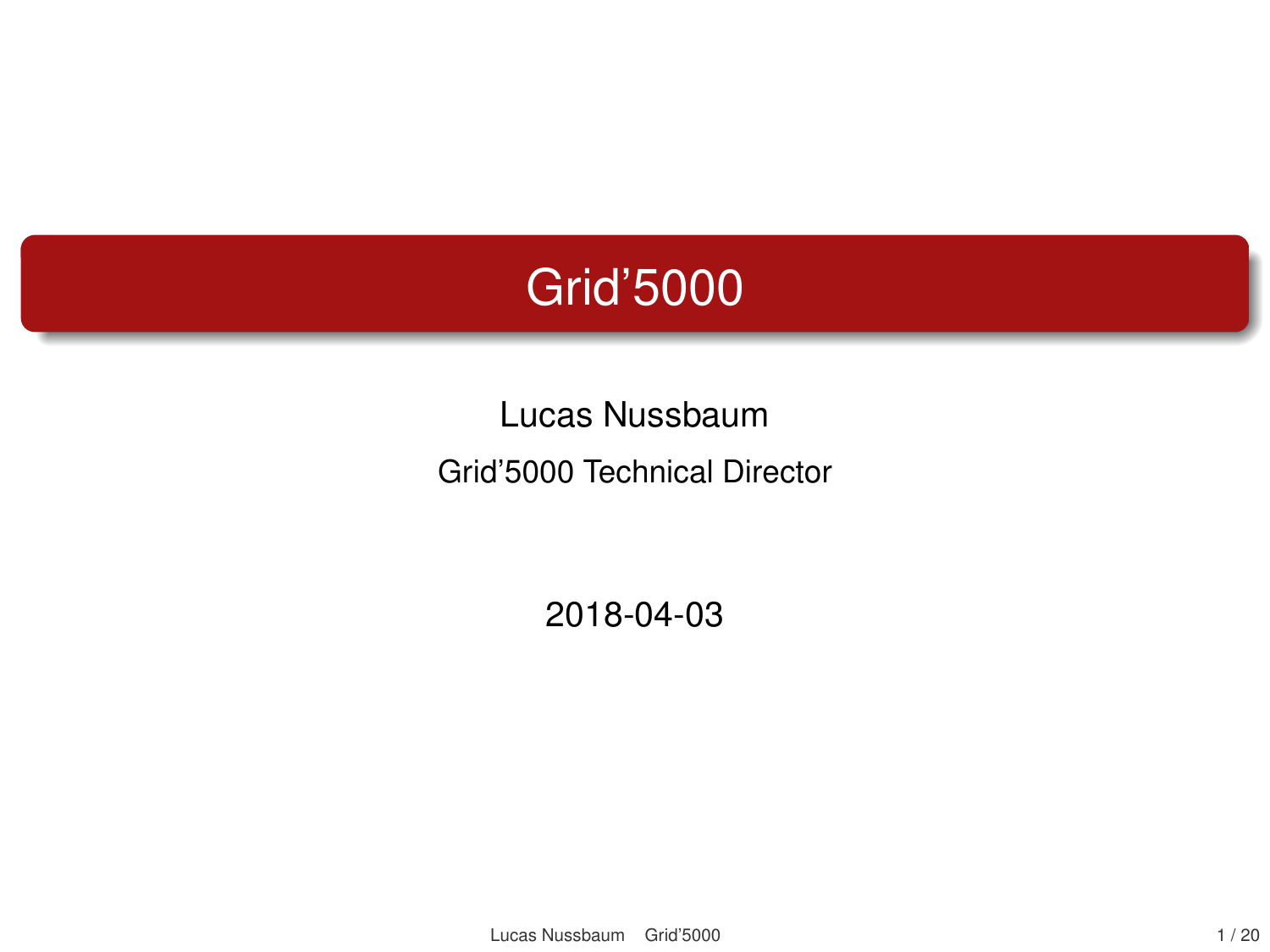#### **The Grid'5000 testbed**

- **A large-scale testbed for distributed computing** 
	- 8 sites, 30 clusters, 840 nodes, 8490 cores
	- ◆ Dedicated 10-Gbps backbone network
	- 600 users and 100 publications per year

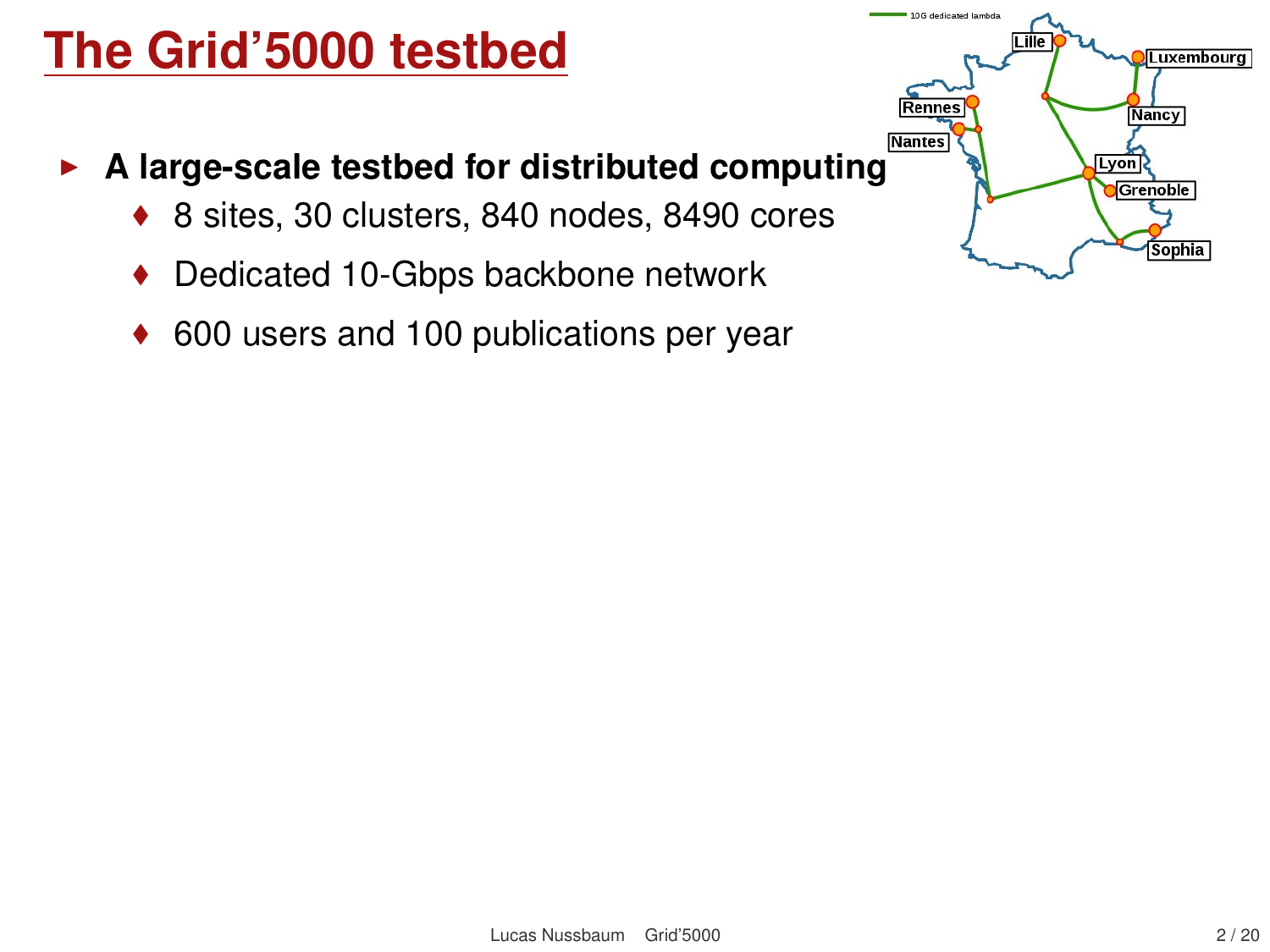#### **The Grid'5000 testbed**

- **Nantes A large-scale testbed for distributed computing** 
	- 8 sites, 30 clusters, 840 nodes, 8490 cores
	- Dedicated 10-Gbps backbone network
	- 600 users and 100 publications per year
- A meta-grid, meta-cloud, meta-cluster, meta-data-center:
	- ◆ Used by CS researchers in HPC / Clouds / Big Data / Networking

1200 Hostingson Inc.

- To experiment in a fully controllable and observable environment
- Similar problem space as Chameleon and Cloudlab (US)
- Design goals:
	- $\star$  Support high-quality, reproducible experiments
	- $\star$  On a large-scale, shared infrastructure

**Luxembourg** 

Nancy

Lyon Grenoble Sophia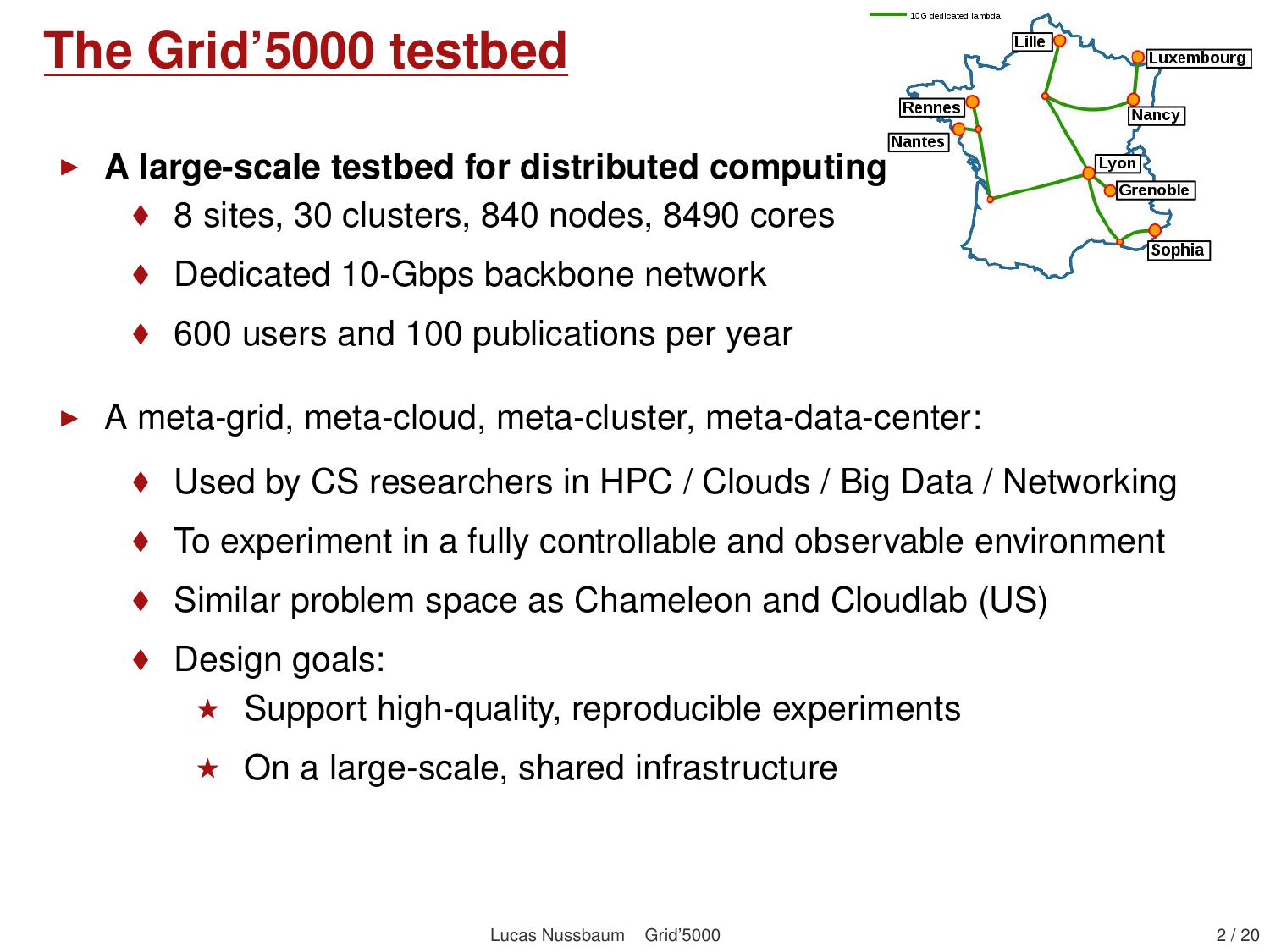# **Organization and governance**

| <b>Director</b> – Frédéric Desprez                                                              |                                          |
|-------------------------------------------------------------------------------------------------|------------------------------------------|
| Bureau (6 members: FD, LN,<br>Christian Perez, Adrien Lebre,<br>Laurent Lefevre, David Margery) | institutional and<br>scientific steering |
| Comité des responsables de sites                                                                |                                          |
| <b>Technical Director - Lucas Nussbaum</b><br>◆ Technical team: 9 full-time engineers           | technical steering                       |
| $\triangleright$ Architects committee (6 membres)                                               |                                          |
| <b>Conseil de groupement</b><br>◆ Inria, CNRS, RENATER, CEA,<br>CPU, CDEFI, Mines-Telecom       | advisory and                             |
| <b>Conseil scientifique</b><br>10 members                                                       | evaluation bodies                        |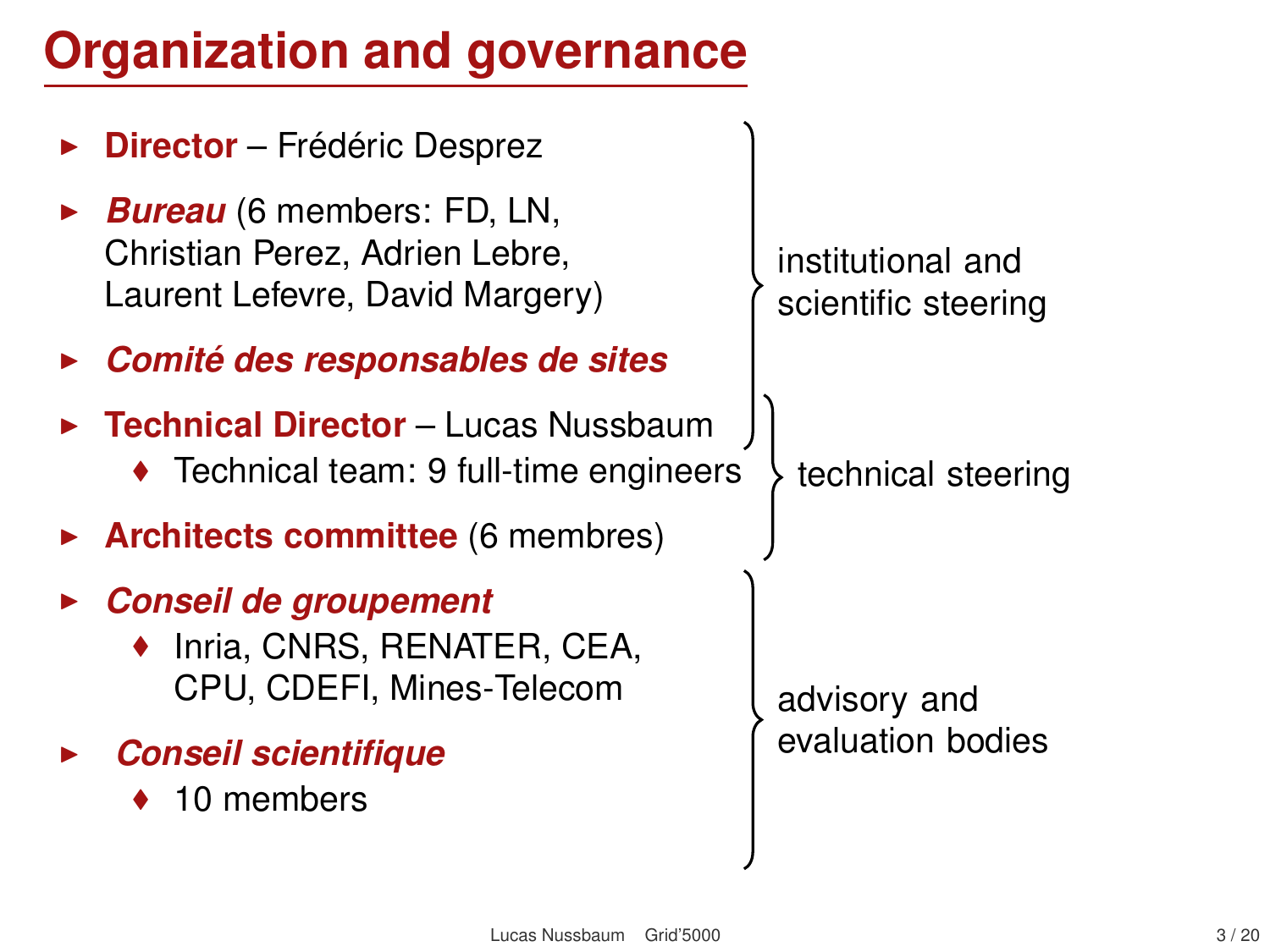# **Landscape – cloud & experimentation**<sup>1</sup>

- $\blacktriangleright$  Public cloud infrastructures (AWS, Azure, Google Cloud Platform, etc.)
	- $\odot$  No information/guarantees on placement, multi-tenancy, real performance
- <sup>I</sup> Private clouds: Shared observable infrastructures
	- **C** Monitoring & measurement<br> **C** No control over infrastructure
	- / No control over infrastructure settings
	- $\rightarrow$  Ability to understand experiment results
- $\blacktriangleright$  Bare-metal as a service, fully reconfigurable infrastructure (Grid'5000)
	- $\odot$  Control/alter all layers (virtualization technology, OS, networking)
	- $\rightarrow$  *In vitro* Cloud

<sup>&</sup>lt;sup>1</sup> Inspired from a slide by Kate Keahey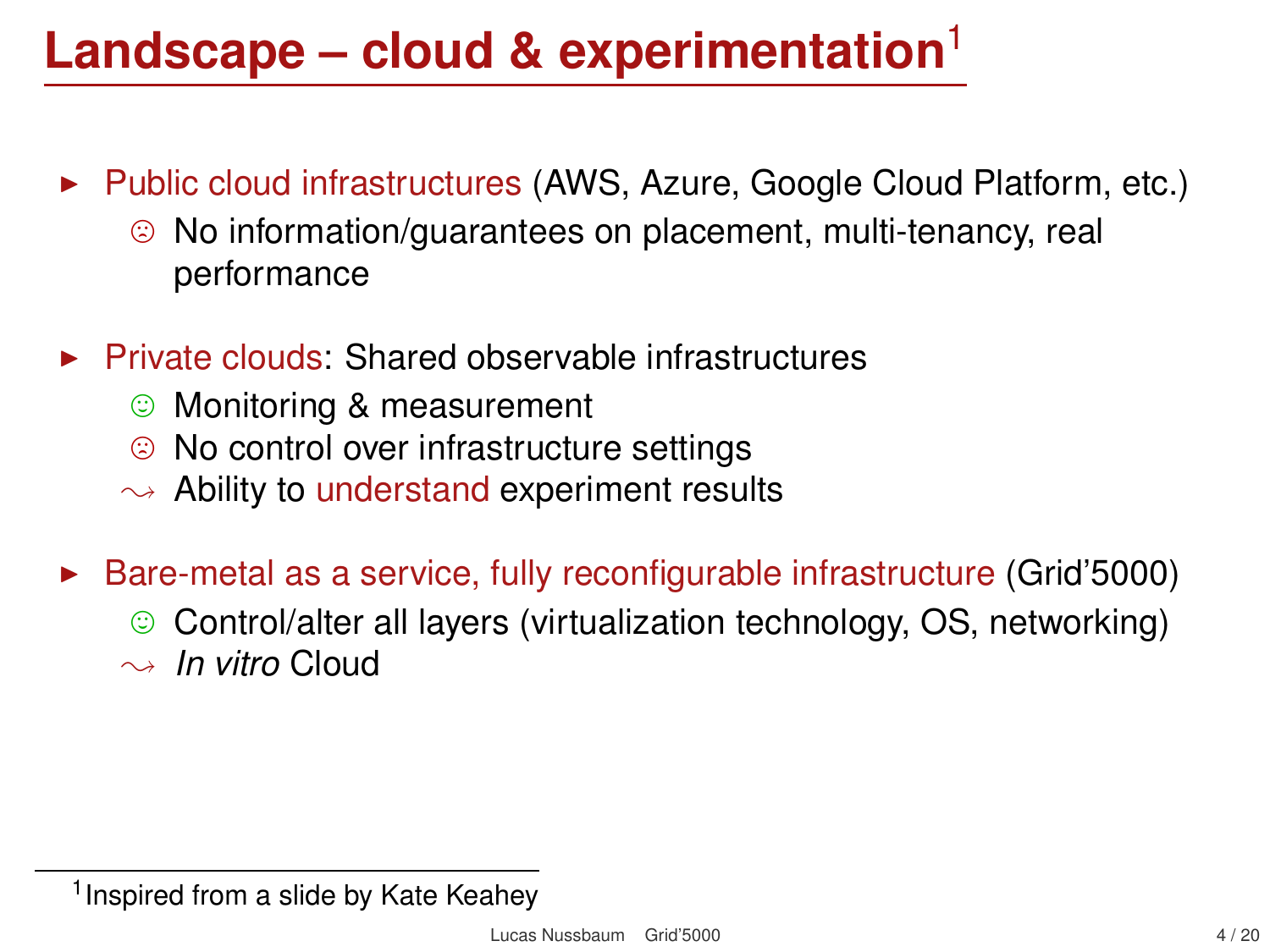# **Landscape – cloud & experimentation**<sup>1</sup>

- $\blacktriangleright$  Public cloud infrastructures (AWS, Azure, Google Cloud Platform, etc.)
	- $\odot$  No information/guarantees on placement, multi-tenancy, real performance
- $\blacktriangleright$  Private clouds: Shared observable infrastructures
	- **C** Monitoring & measurement<br> **C** No control over infrastructure
	- / No control over infrastructure settings
	- $\rightarrow$  Ability to understand experiment results
- $\blacktriangleright$  Bare-metal as a service, fully reconfigurable infrastructure (Grid'5000)
	- $\odot$  Control/alter all layers (virtualization technology, OS, networking)
	- $\rightarrow$  *In vitro* Cloud

#### **And the same applies to all other environments (e.g. HPC)**

<sup>&</sup>lt;sup>1</sup> Inspired from a slide by Kate Keahey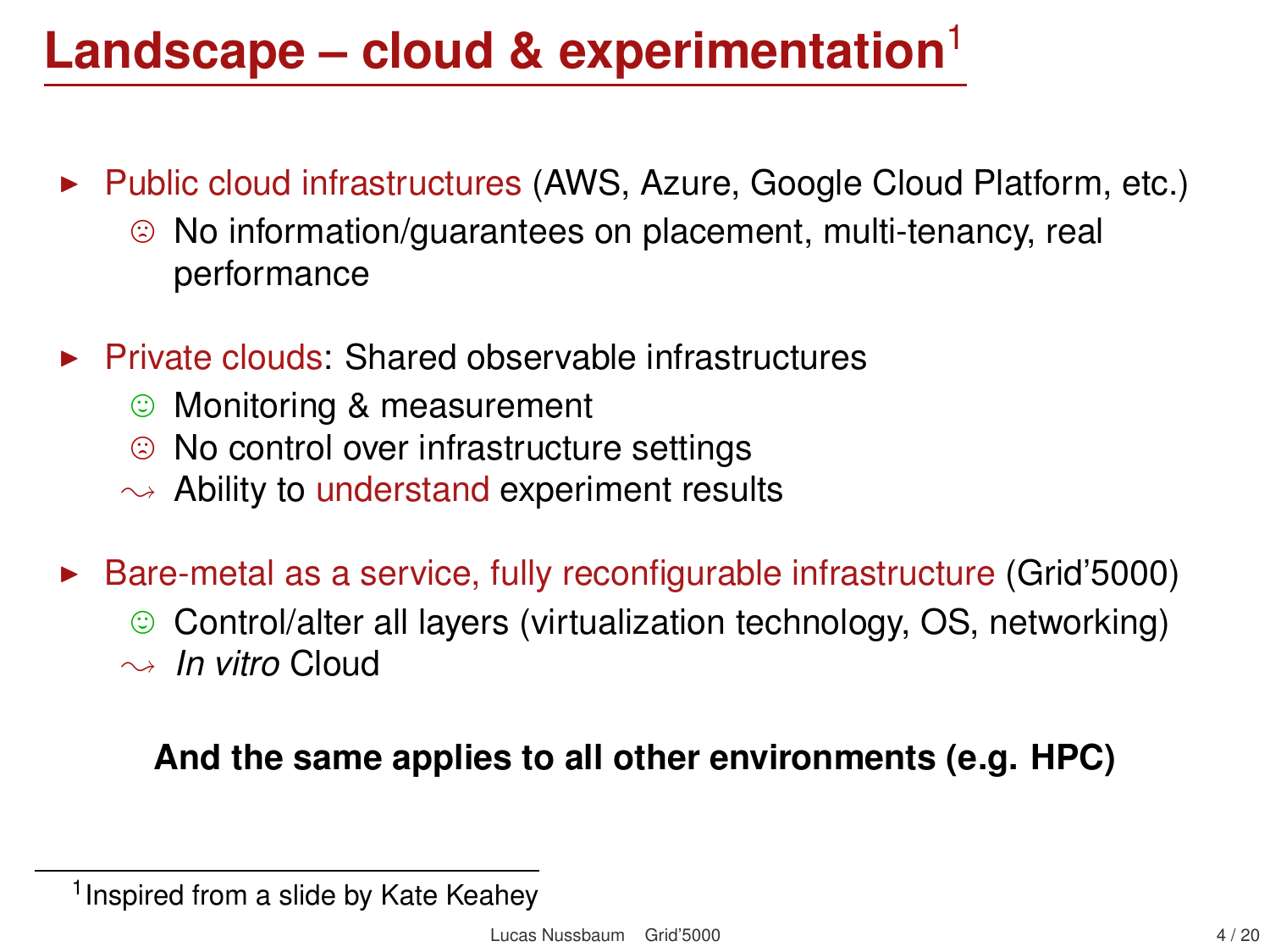# Some results from Grid'5000 users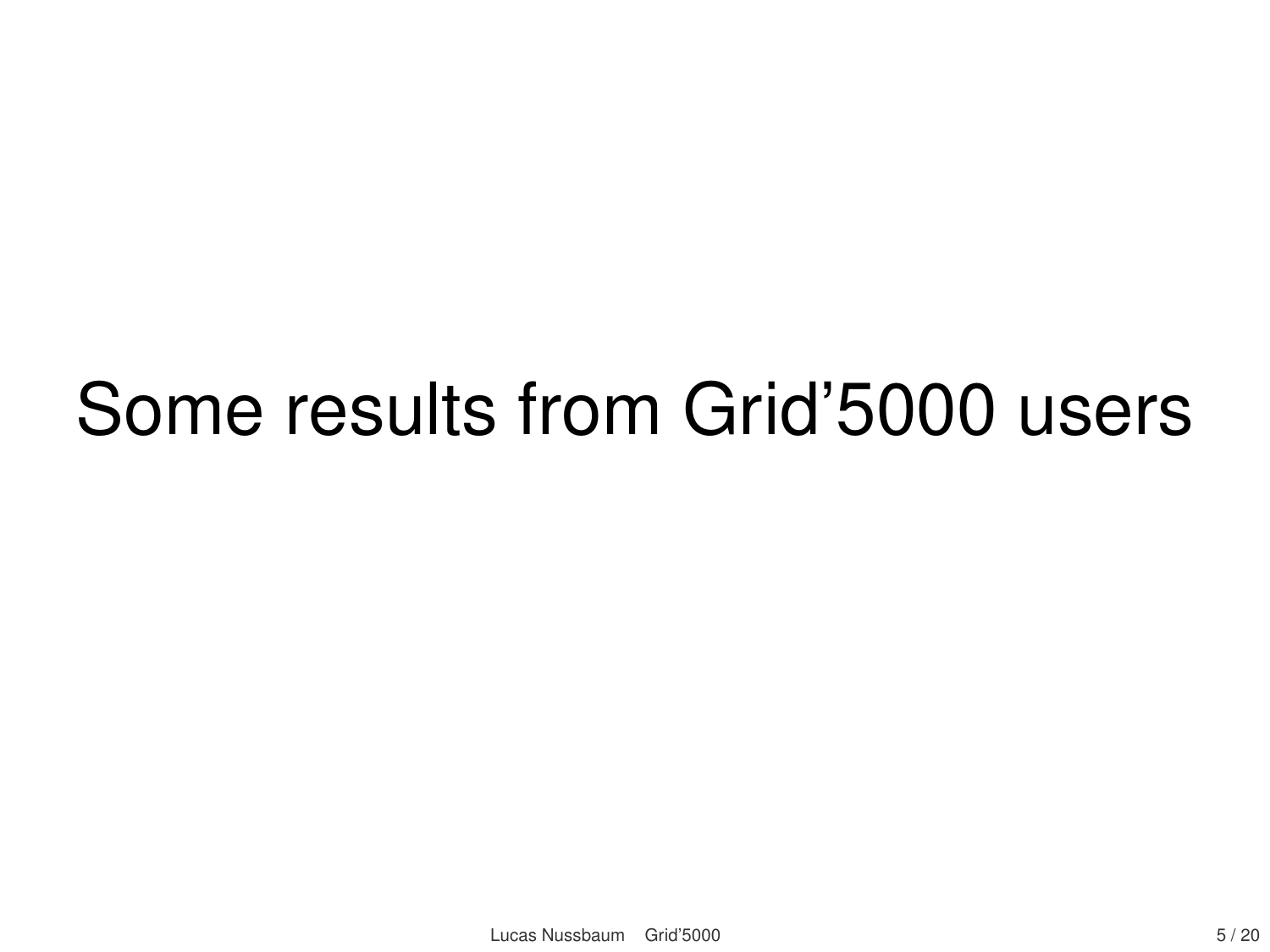# **HPC: In Situ Analytics<sup>2</sup>**

Goal: improve organization of simulation and data analysis phases

- $\triangleright$  Simulate on a cluster; move data; post-mortem analysis
	- ◆ Unsuitable for Exascale (data volume, time)
- $\triangleright$  Solution: analyze on nodes, during simulation
	- ◆ Between or during simulation phases? dedicated core? node?

Grid'5000 used for development and test, because control:

- $\triangleright$  Of the software environment (MPI stacks)
- $\triangleright$  Of CPU performance settings (Hyperthreading)
- Of networking settings (Infiniband QoS)



Then evaluation at a larger scale on the Froggy supercomputer (CIMENT center, Grenoble)

<sup>&</sup>lt;sup>2</sup>Matthieu Dreher and Bruno Raffin. "A Flexible Framework for Asynchronous in Situ and in Transit Analytics for Scientific Simulations". In: *CCGrid*. 2014.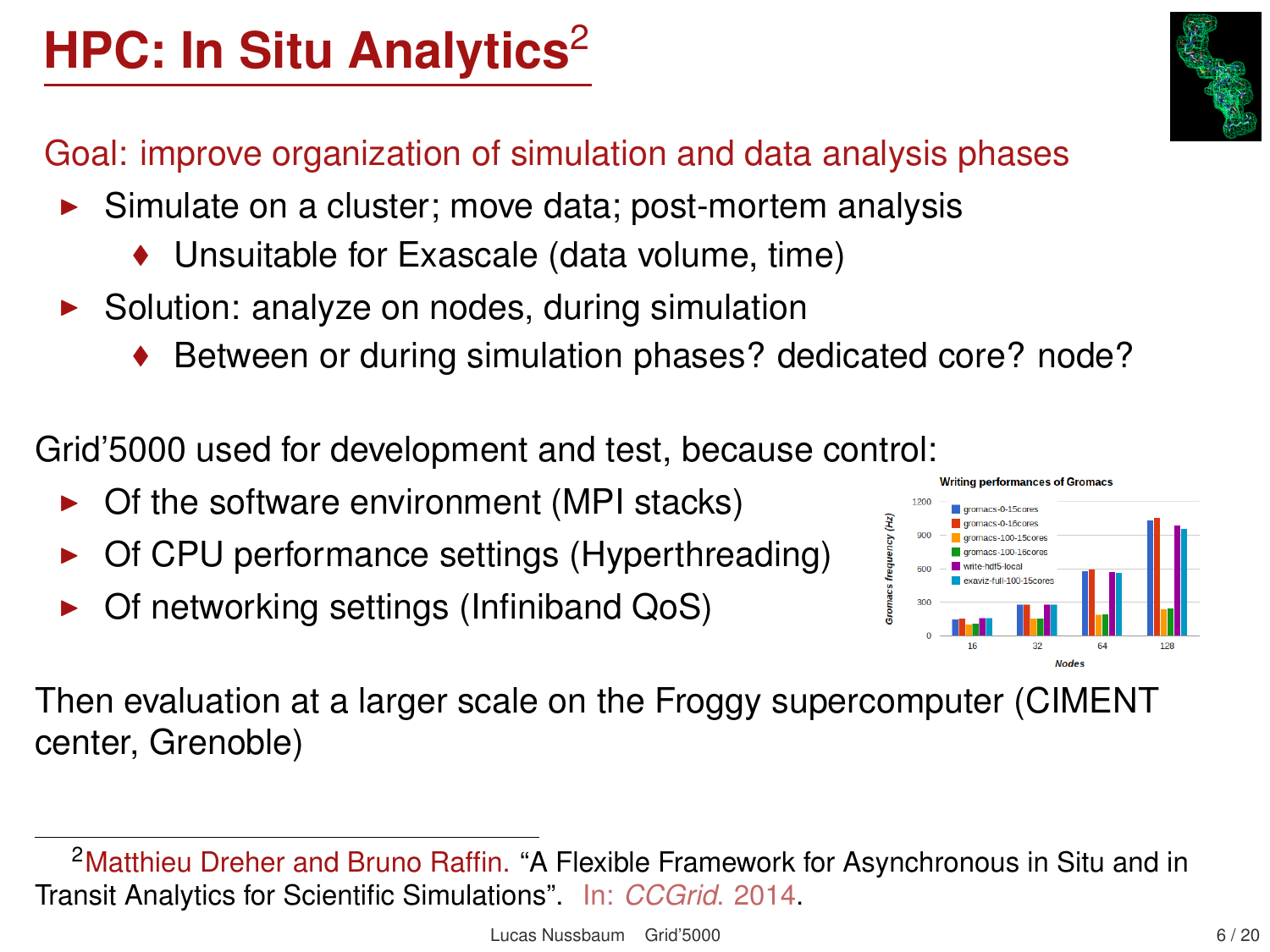# **Cloud: DISCOVERY project**

- Goal: design a distributed IaaS cloud, based on OpenStack
	- $\triangleright$  Move services as close as possible to users
		- ◆ Legal reasons, network latency
	- Leverage regional data centers
	- Increase resillience (no SPOF)
	- $\blacktriangleright$  P2P and self-\* approaches

Grid'5000 as a testbed already provides:

- $\triangleright$  Start and control your own OpenStack
- Possibly modified
- Running at large scale

Collaborations:

Inria, RENATER, Orange, Mines Nantes

<http://beyondtheclouds.github.io/>

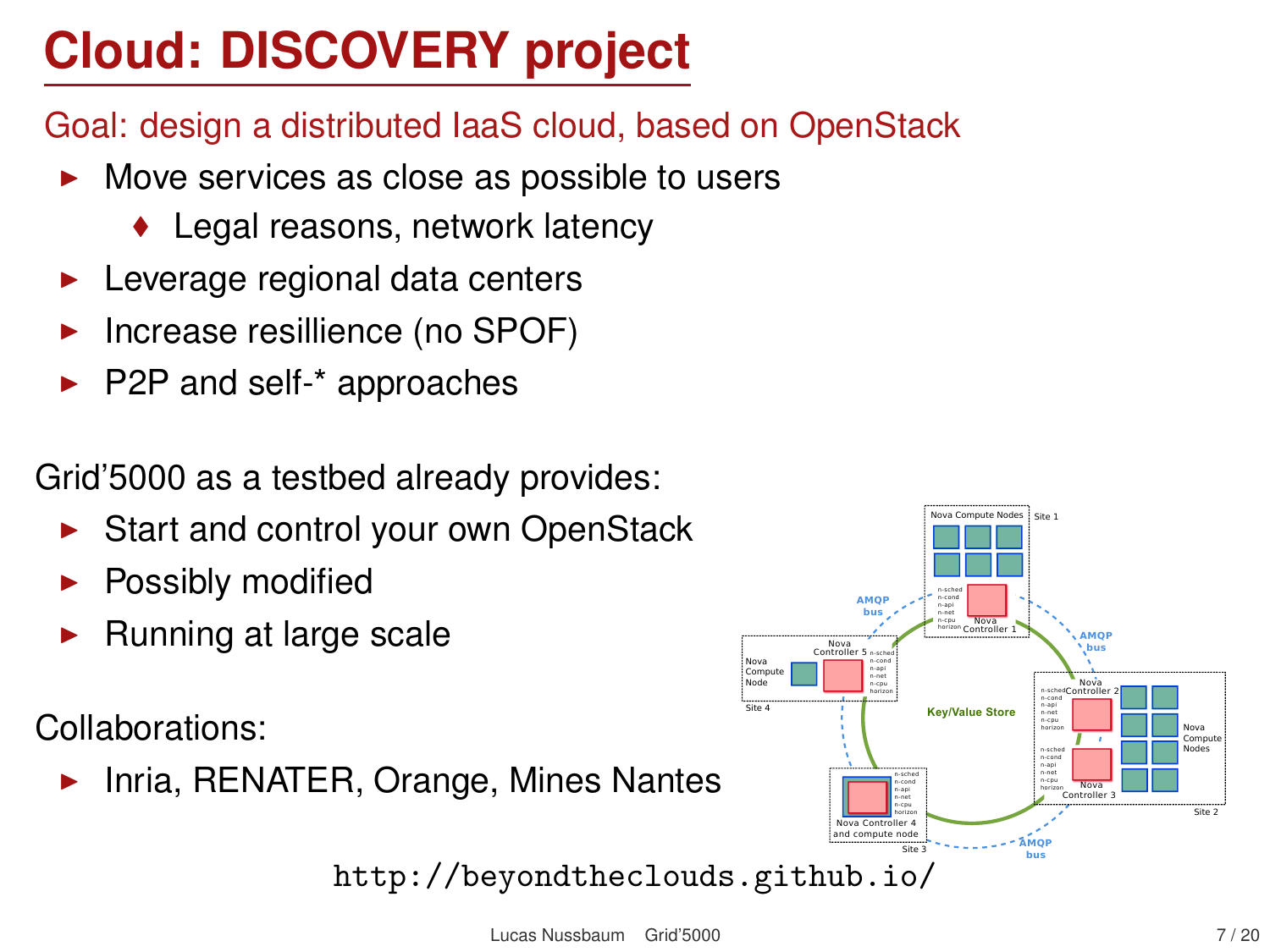# **Big Data: smart power meters**<sup>3</sup>

- Goal: which big data solution for Linky smart meters data?
- Collaboration with FRDF
- <sup>I</sup> 4 Big Data solutions installed and compared on Grid'5000
	- ◆ Postgres-XL, Hadoop, Spark, Cassandra
	- ◆ Up to 140 nodes
	- $\bullet$  1.7 TB of data ( $\approx$  5 million meters, 1 mes/h, 1 year)



<sup>3</sup>Houssem Chihoub and Christine Collet. "A scalability comparison study of smart meter data management approaches". In: *Grid'5000 Winter School*. 2016.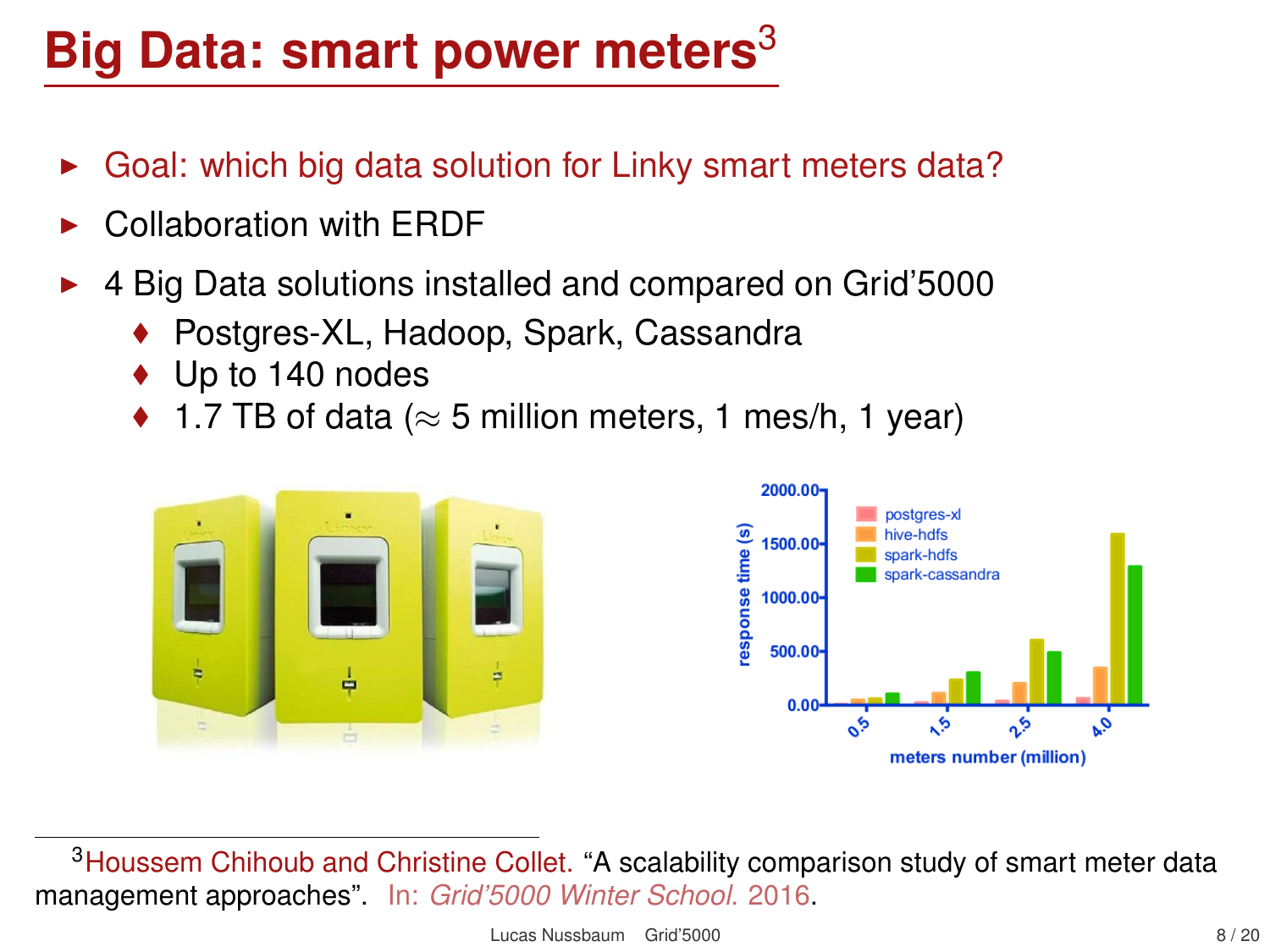- $\blacktriangleright$  Deep learning
- $\triangleright$  OS research
- $\blacktriangleright$  Networking
- $\blacktriangleright$  Reproducible research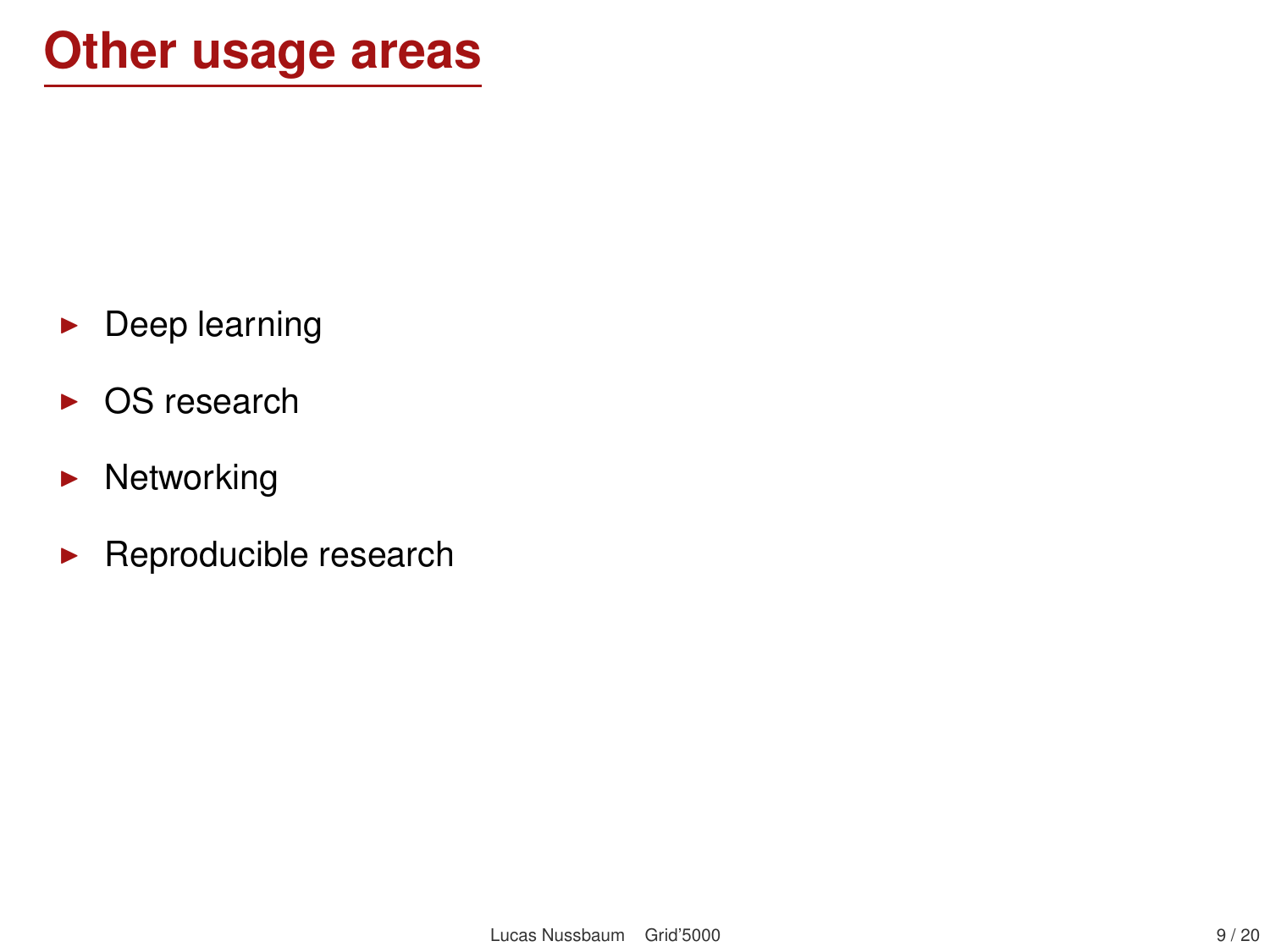- **1** Discovering resources from their description
- <sup>2</sup> Reconfiguring the testbed to meet experimental needs
- <sup>3</sup> Monitoring experiments, extracting and analyzing data
- **4** Controlling experiments: API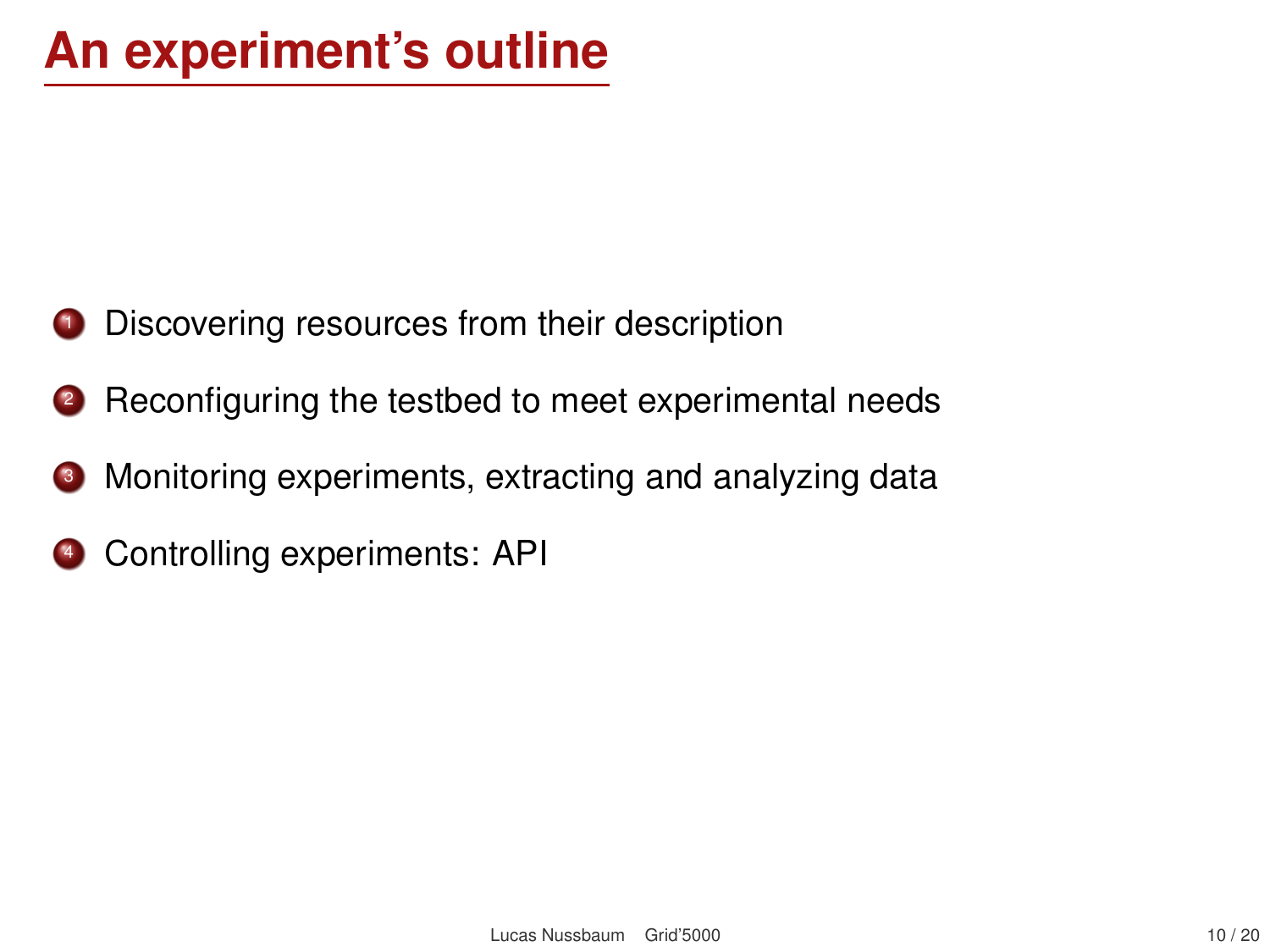### **Discovering resources from their description**

- $\triangleright$  Describing resources  $\rightsquigarrow$  understand results
	- ◆ Covering nodes, network equipment, topology
	- Machine-parsable format (JSON)  $\rightsquigarrow$  scripts
	- Archived (*State of testbed 6 months ago?*)
	- Soon: better hardware description on the wiki
- $\blacktriangleright$  Verifying the description
	- $\blacklozenge$  Avoid inaccuracies/errors  $\rightsquigarrow$  wrong results
	- Could happen frequently: maintenance, broken hardware (e.g. RAM)
	- ◆ Our solution: g5k-checks
		- $\star$  Runs at node boot (or manually by users)
		- $\star$  Acquires info using OHAI, ethtool, etc.
		- $\star$  Compares with Reference API
- $\blacktriangleright$  Selecting resources

```
◆ OAR database filled from Reference API
oarsub -p "wattmeter='YES' and gpu='YES'"
oarsub -l "cluster='a'/nodes=1+cluster='b' and
     eth10g='Y'/nodes=2,walltime=2"
```

```
"processor": {
  "cache l2": 8388608.
  "cache<sup>11"</sup>: null.
  "model": "Intel Xeon",
  "instruction set": "".
  "other description": "".
  "version": "X3440".
  "vendor": "Intel".
  "cache lii": null.
  "cache<sup>-</sup>lid": null.
  "clock speed": 2530000000.0
Ъ,
"uid": "graphene-1".
"tvpe": "node".
"architecture": {
  "platform type": "x86 64".
  "smt size": 4,
  "smp<sup>"</sup>size": 1
λ.
"main memory": {
  "ram size": 17179869184,
  "virtual size": null
},
"storage devices": [
    "model": "Hitachi HDS72103",
    "size": 298023223876.953
    "driver": "ahci".
    "interface": "SATA II".
    "rev": "JPF0",
    "device": "sda"
1.
```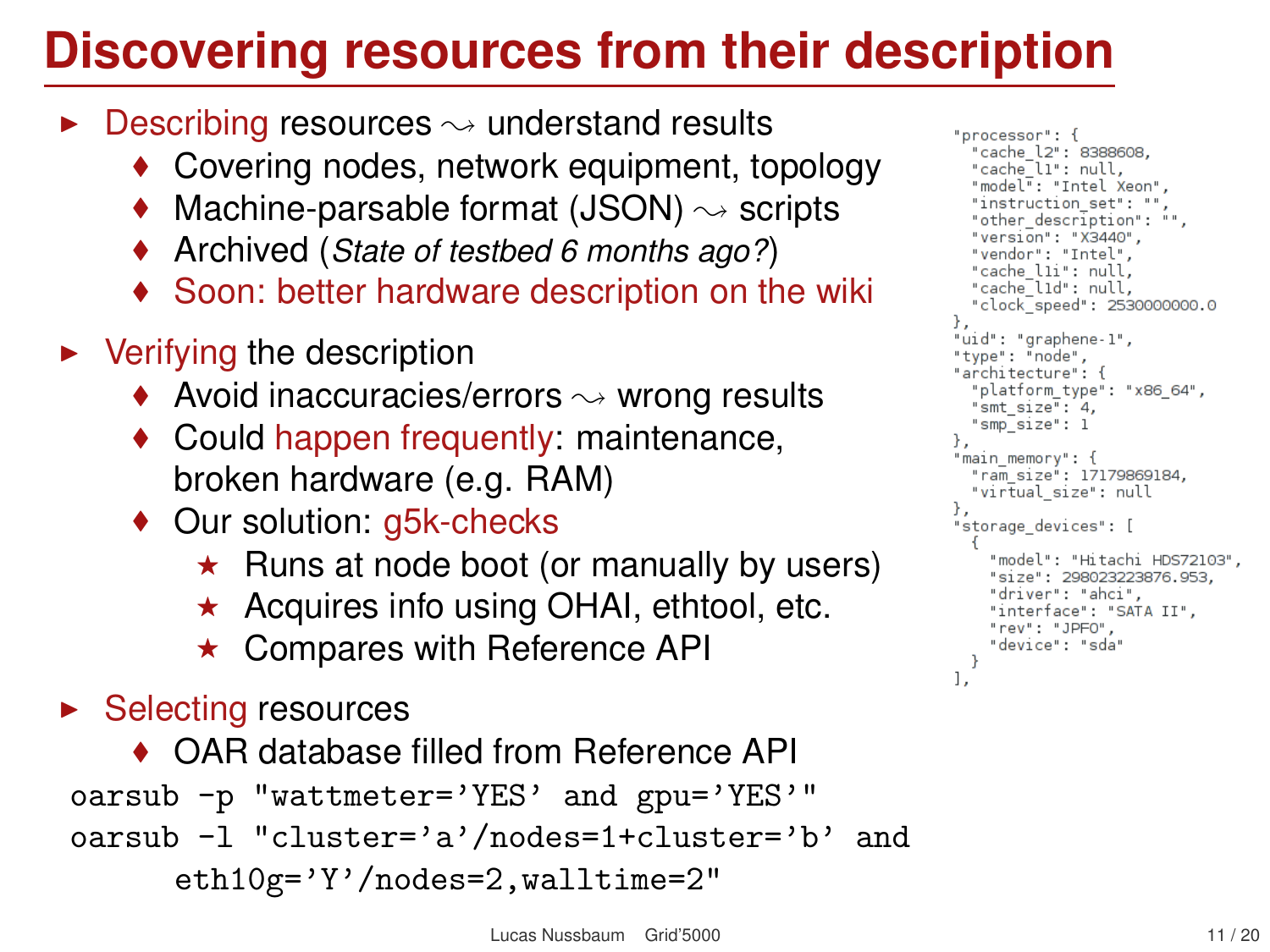# **Reconfiguring the testbed**

- $\triangleright$  Operating System reconfiguration with Kadeploy:
	- Provides a *Hardware-as-a-Service* cloud infrastructure
	- Enable users to deploy their own software stack & get *root* access
	- **Scalable, efficient, reliable and flexible**: **200 nodes deployed in ~5 minutes**
- $\triangleright$  Customize networking environment with KaVLAN
	- Protect the testbed from experiments (Grid/Cloud middlewares)
	- Avoid network pollution
	- Create custom topologies
	- site A By reconfiguring VLANS  $\rightsquigarrow$  almost no overhead



**default VLAN** routing between Grid'5000 sites

**local, isolated VLAI** only accessible through a SSH gateway connected to both networks **routed VLAN** separate level 2 network, reachable through routing

**global VLANs** all nodes connected at level 2, no routing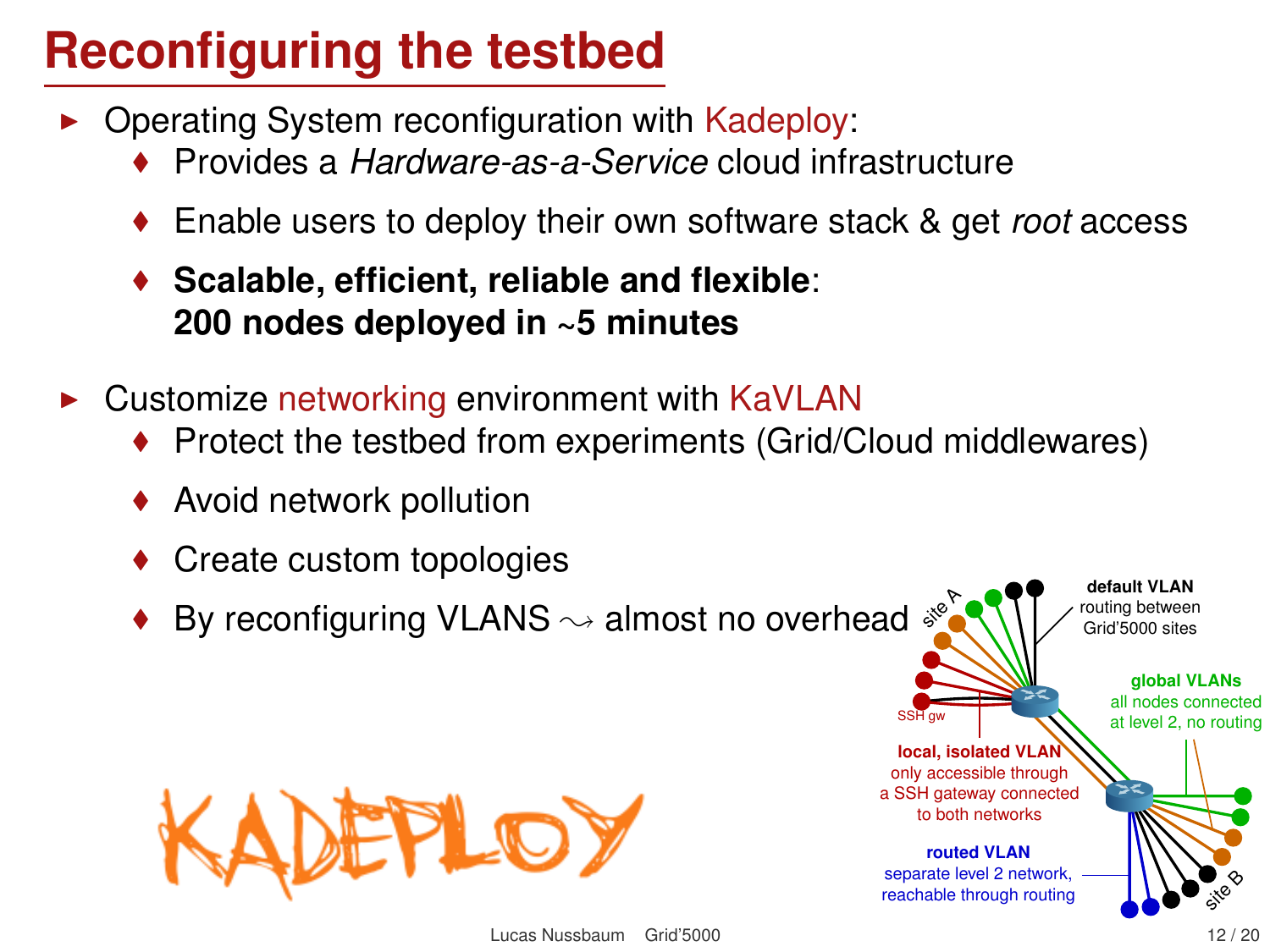# **Monitoring experiments**

#### **Goal: enable users to understand what happens during their experiment**

- $\triangleright$  System-level probes (usage of CPU, memory, disk, with Ganglia)
- Infrastructure-level probes: Kwapi
	- ◆ Network, power consumption
	- Captured at high frequency ( $\approx$ 1 Hz)
	- Live visualization
	- REST API
	- Long-term storage
	- ◆ Should be fully operational again soon!

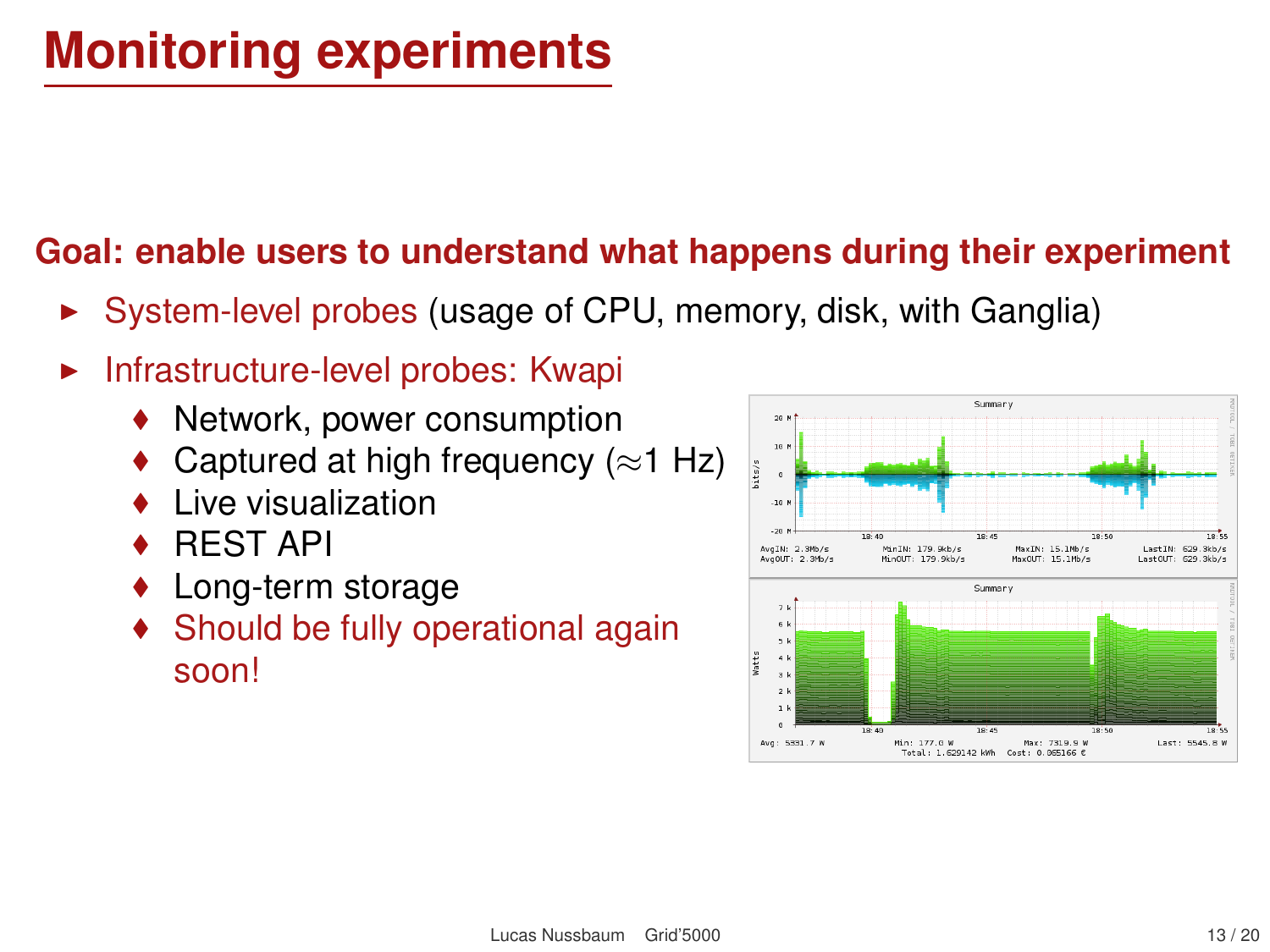#### **Controlling experiments: API**

- Legacy way of performing experiments: shell commands
	- **time-consuming**<br> **©** error-prone
	- <sup>◎</sup> error-prone<br>◎ details tend
	- details tend to be forgotten over time
- $\triangleright$  Promising solution: automation of experiments  $\sim$  Executable description of experiments
- ▶ Support from the testbed: Grid'5000 RESTful API *(Resource selection, reservation, deployment, monitoring)*
- <sup>I</sup> Several higher-level tools to help automate experiments Execo (Python), Ruby-cute (Ruby) <https://www.grid5000.fr/w/Grid5000:Software>

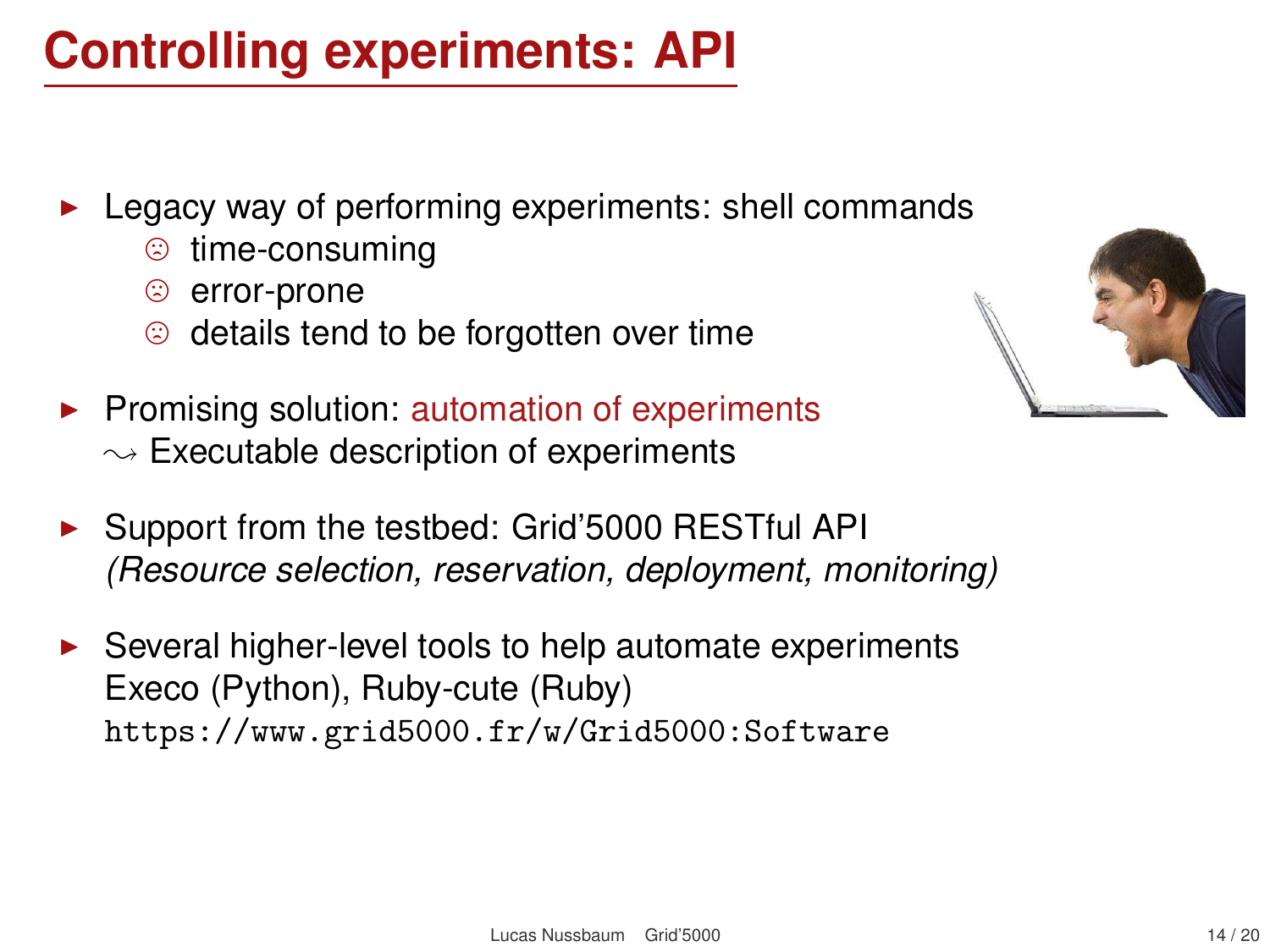# Recent and little-known features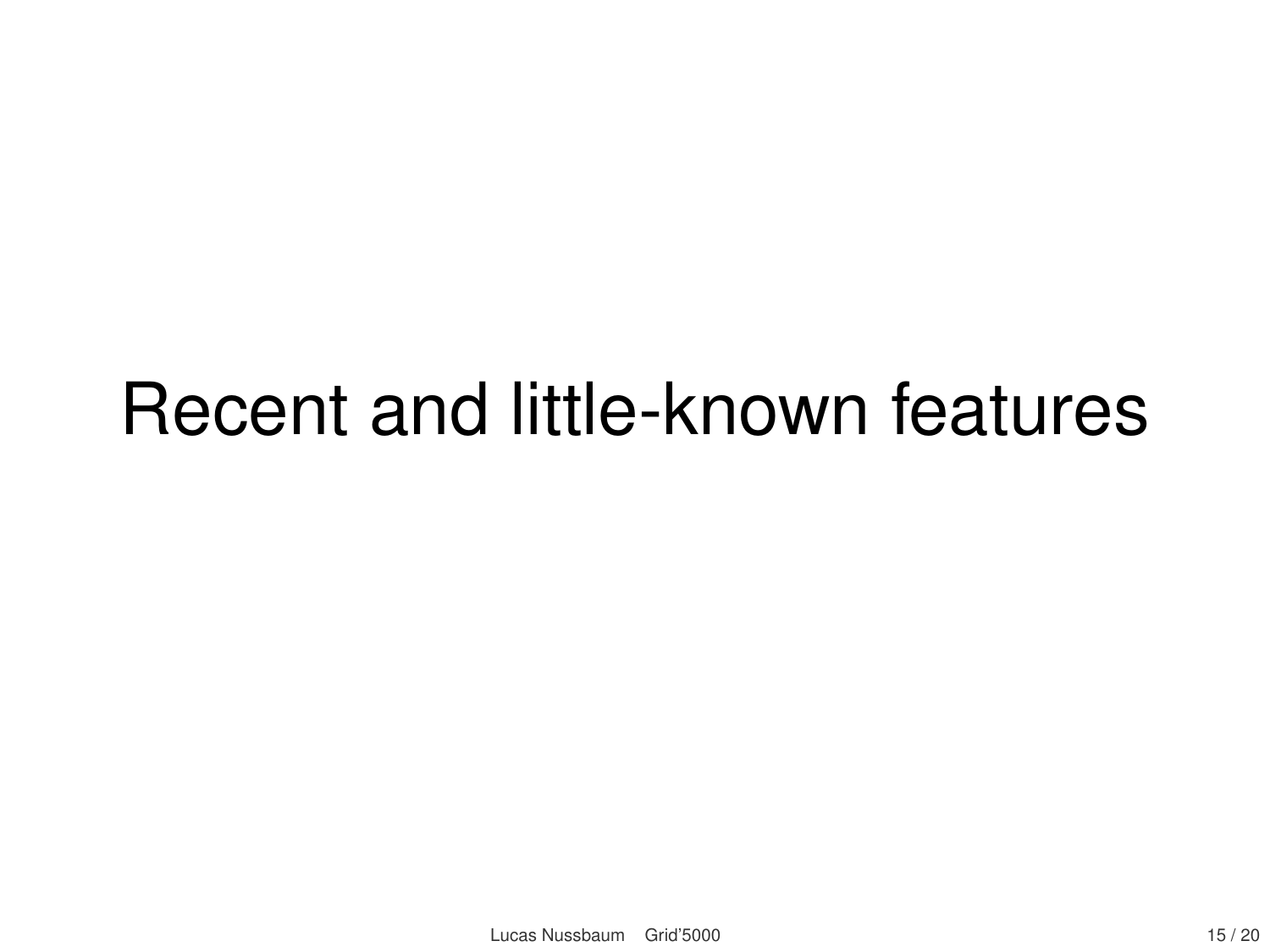#### **Data management portfolio**

- ▶ Storage5k: reservation of storage space on an NFS server
- $\triangleright$  Managed Ceph clusters in Rennes and Nantes
- $\triangleright$  OSIRIM: large storage space made available in Toulouse
- <sup>I</sup> Reservation of disks on nodes
	- ◆ To store large datasets between nodes reservations

**Missing:** long-term archival of experiment data

- $\triangleright$  Probably not a good idea to solve this on our own
- ► Feedback about CKAN-based servers (OpenAIRE / Zenodo), anyone?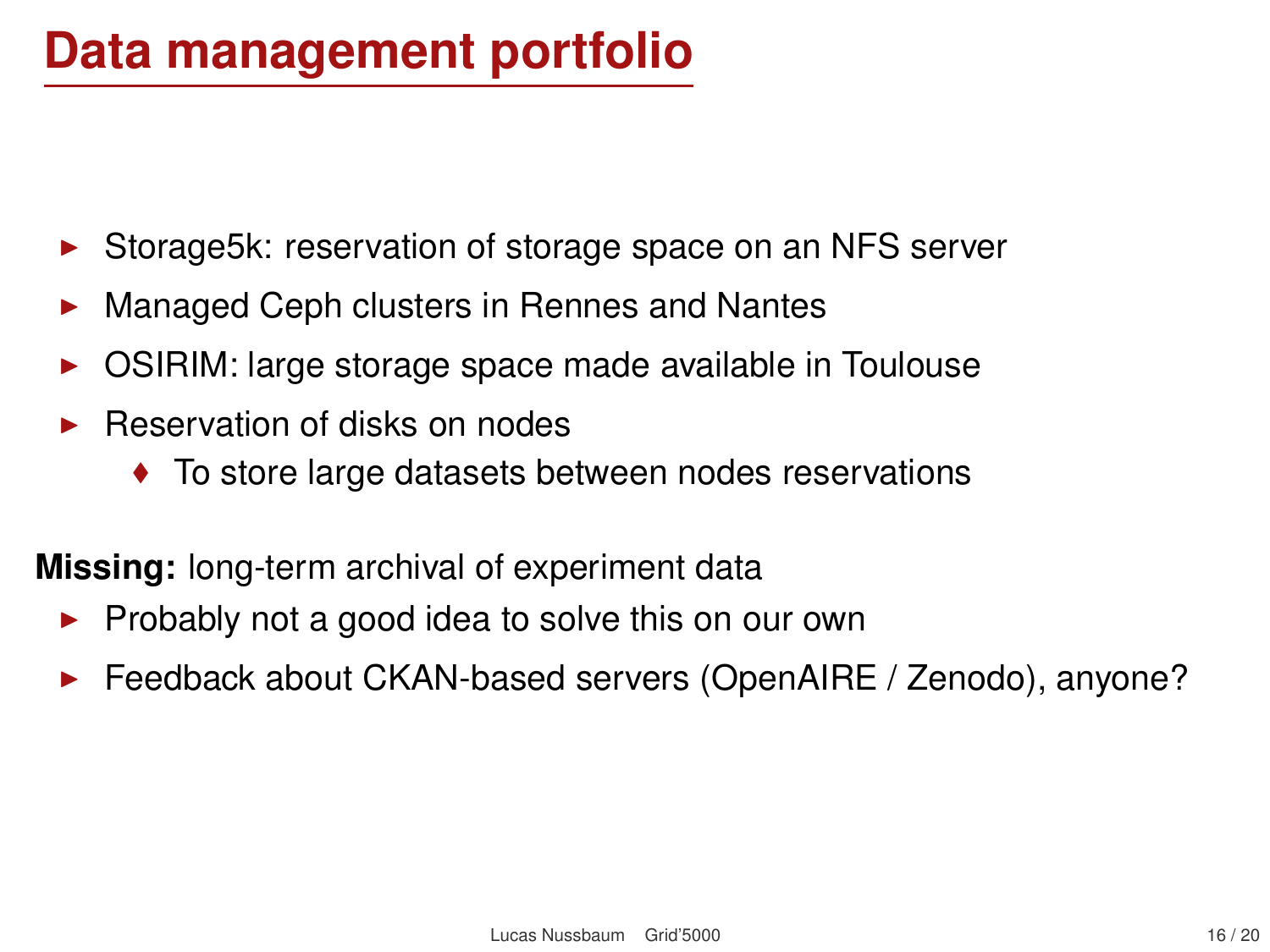#### **Automated testing framework**

|                                |        |        |       |       |        |       |      |              |       |                                                                                                                                                           |       |       | search: |       |      |             |      |
|--------------------------------|--------|--------|-------|-------|--------|-------|------|--------------|-------|-----------------------------------------------------------------------------------------------------------------------------------------------------------|-------|-------|---------|-------|------|-------------|------|
| Site                           |        |        |       |       |        |       |      |              |       | Average cmdline deployiob environments oarproperties oarstate refapi sidapi stdeny diskreservation refapinet refrepogen console delibios disk kavlan mpig |       |       |         |       |      |             |      |
| global                         | 85.7%  |        |       |       |        |       |      |              |       |                                                                                                                                                           |       |       |         |       |      |             |      |
| grenoble                       | 85.1%  | 100%   | 100%  | 94%   | 100%   | 100%  | 100% | 100%         | 100%  |                                                                                                                                                           | 100%  | 0%    | 0%      |       | 50%  | 0%          | 100  |
| lille                          | 100.0% | 100%   | 100%  | 100%  | 100%   | 100%  | 100% | 100%         | 100%  | 100%                                                                                                                                                      | 100%  | 100%  | 100%    | 100%  | 100% | 100%        | 100  |
| luxembourg                     | 95.6%  | 100%   | 100%  | 100%  | 100%   | 100%  | 100% | 100%         | 50%   |                                                                                                                                                           | 100%  | 100%  | 100%    | 100%  | 100% | 50%         | 100  |
| <b>Ivon</b>                    | 95.0%  | 100%   | 100%  | 98%   | 100%   | 100%  | 100% | 100%         | 100%  |                                                                                                                                                           | 100%  | 100%  | 80%     | 100%  | 80%  | 60%         | 80   |
| nancy                          | 89.7%  | 100%   | 100%  | 99%   | 100%   | 100%  | 100% | 100%         | 100%  | 0%                                                                                                                                                        | 100%  | 100%  | 88%     | 71%   | 77%  | 88%         | 61   |
| nantes                         | 97.0%  | 100%   | 100%  | 97%   | 100%   | 100%  | 50%  | 100%         | 100%  |                                                                                                                                                           | 100%  | 100%  | 100%    | 100%  | 100% | 100%        | 100  |
| rennes                         | 64.7%  | 100%   | 60%   | 57%   | 100%   | 100%  | 100% | 100%         | 60%   | 100%                                                                                                                                                      | 100%  | 100%  | 60%     | 100%  | 60%  | 80%         | 55   |
| sophia                         | 80.7%  | 100%   | 100%  | 92%   | 100%   | 0%    | 0%   | 100%         | 100%  |                                                                                                                                                           | 0%    | 0%    | 75%     | 0%    | 0%   | 100%        | 87   |
| Average                        | 86.5%  | 100.0% | 93.5% | 91.3% | 100.0% | 87.5% |      | 83.9% 100.0% | 90.3% | 66.7%                                                                                                                                                     | 87.5% | 75.0% | 77.4%   | 83.3% |      | 67.7% 77.4% | 74.5 |
| Chaujna 1 to 10 of 10 antriac. |        |        |       |       |        |       |      |              |       |                                                                                                                                                           |       |       |         |       |      |             |      |

 $\leftarrow$ 

hide buas with comments reset

Account 1

Graphs on Munin, documentation

Tests hidden by default; env. build kameleon, upstream, recipes, env. deploy and test, env. deploy, and test, snapshot, env. generate, snapshot, deploy, envpostinstall-new, test, deploydey, test distem, test enos, test g5k-api, test g5k-api v3, test g5kchecks, test kwapi, test wakeup

Tests ignored; env deploy, env generate, env generate deploy, env generate deploy snapshot, env generate dev, env generate rebased, env generate snapshot, env push, update\_topology\_maps

| search:       |                               |               |                                             |                    |               |                                           |             |                       |  |  |  |
|---------------|-------------------------------|---------------|---------------------------------------------|--------------------|---------------|-------------------------------------------|-------------|-----------------------|--|--|--|
| Job           | Configuration                 | <b>Status</b> | Last successful                             | <b>Last failed</b> | <b>Streak</b> | <b>Last attempt</b>                       | <b>Next</b> | Comment<br>(from pad) |  |  |  |
| dellbios      |                               |               |                                             |                    |               |                                           |             |                       |  |  |  |
| test dellbios | site cluster nancy grisou     | Fail          | 2018-02-26 09:41:55 2 2018-03-20 09:37:55   |                    |               | 2018-03-20 09:37:55 2 2018-03-20 09:37:55 |             |                       |  |  |  |
| test dellbios | site cluster=nancy-graphique  | Fall          | 2018-03-07 04:55:31 2018-03-29 22:05:04     |                    |               | 2018-03-29 22:05:04 2 2018-04-06 22:05:04 |             |                       |  |  |  |
| test dellbios | site cluster=rennes-paravance | <b>OK</b>     | 2018-03-23 20:12:20 2 2018-02-19 11:39:03 2 |                    |               | 2018-03-23 20:12:20 2 2018-04-06 21:12:20 |             |                       |  |  |  |
| test dellbios | site cluster=rennes-parasilo  | OK.           | 2018-03-23 20:12:20 2 2018-03-23 10:07:05   |                    |               | 2018-03-23 20:12:20 2 2018-04-06 21:12:20 |             |                       |  |  |  |

- Detect regressions before experimenters
- $\blacktriangleright$  23 tests, 1055 configurations
- $\triangleright$  Still, does not cover everything  $\rightsquigarrow$  please report problems!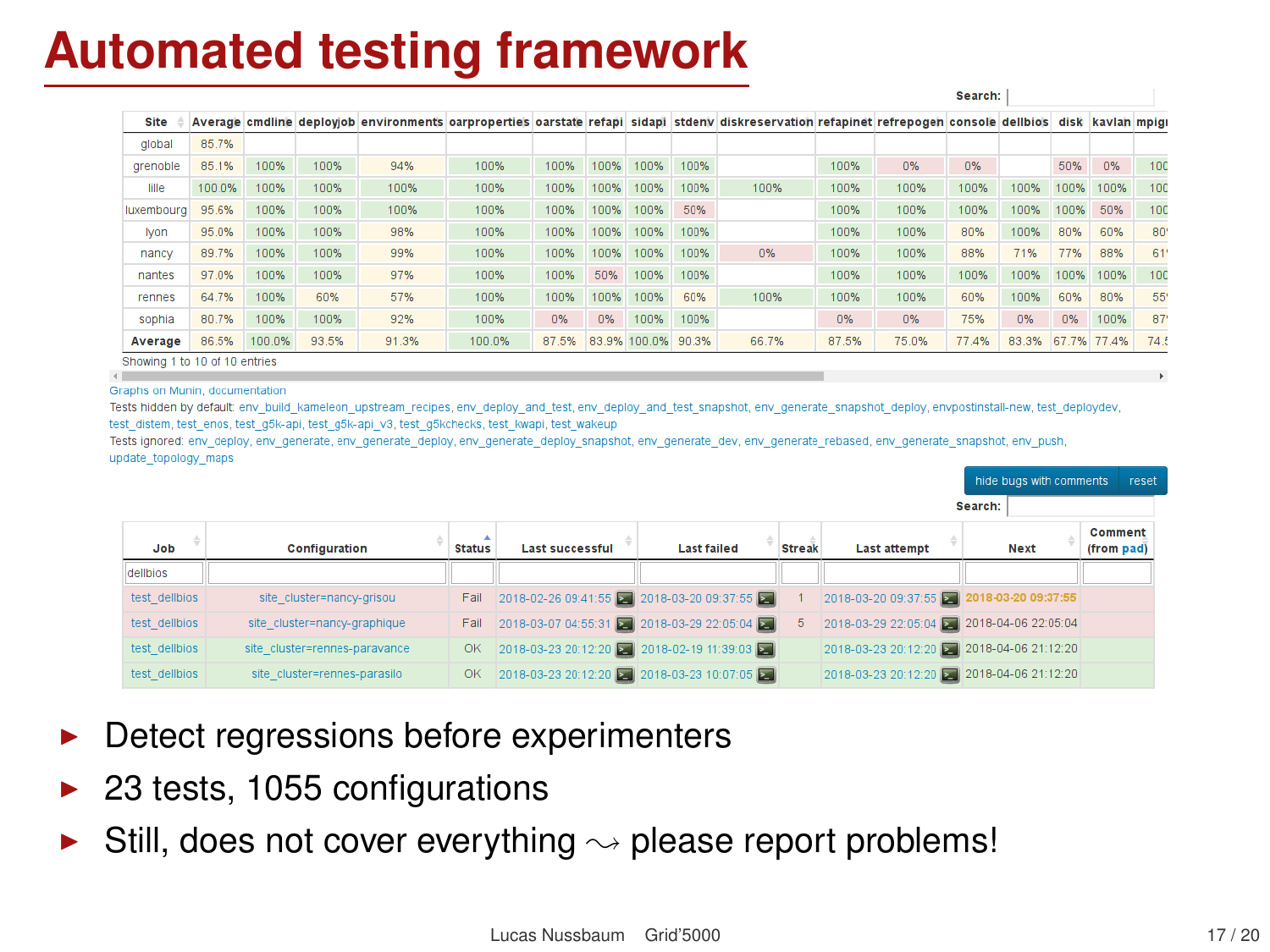#### **Other random stuff**

- ▶ Additional switch on the *grisou* cluster
	- ◆ 48 nodes with 4x 10G interfaces and 1x 1G interface
	- ◆ 1G interfaces are connected to an ONIE-supported switch
- $\blacktriangleright$  VPN to connect to Grid'5000
- sudo-g5k
- $\triangleright$  OAR job extensions (oarwalltime command)
- <sup>I</sup> Persistent virtual machines
- [News on the website](https://www.grid5000.fr/w/News) (also: Twitter @grid5000, RSS)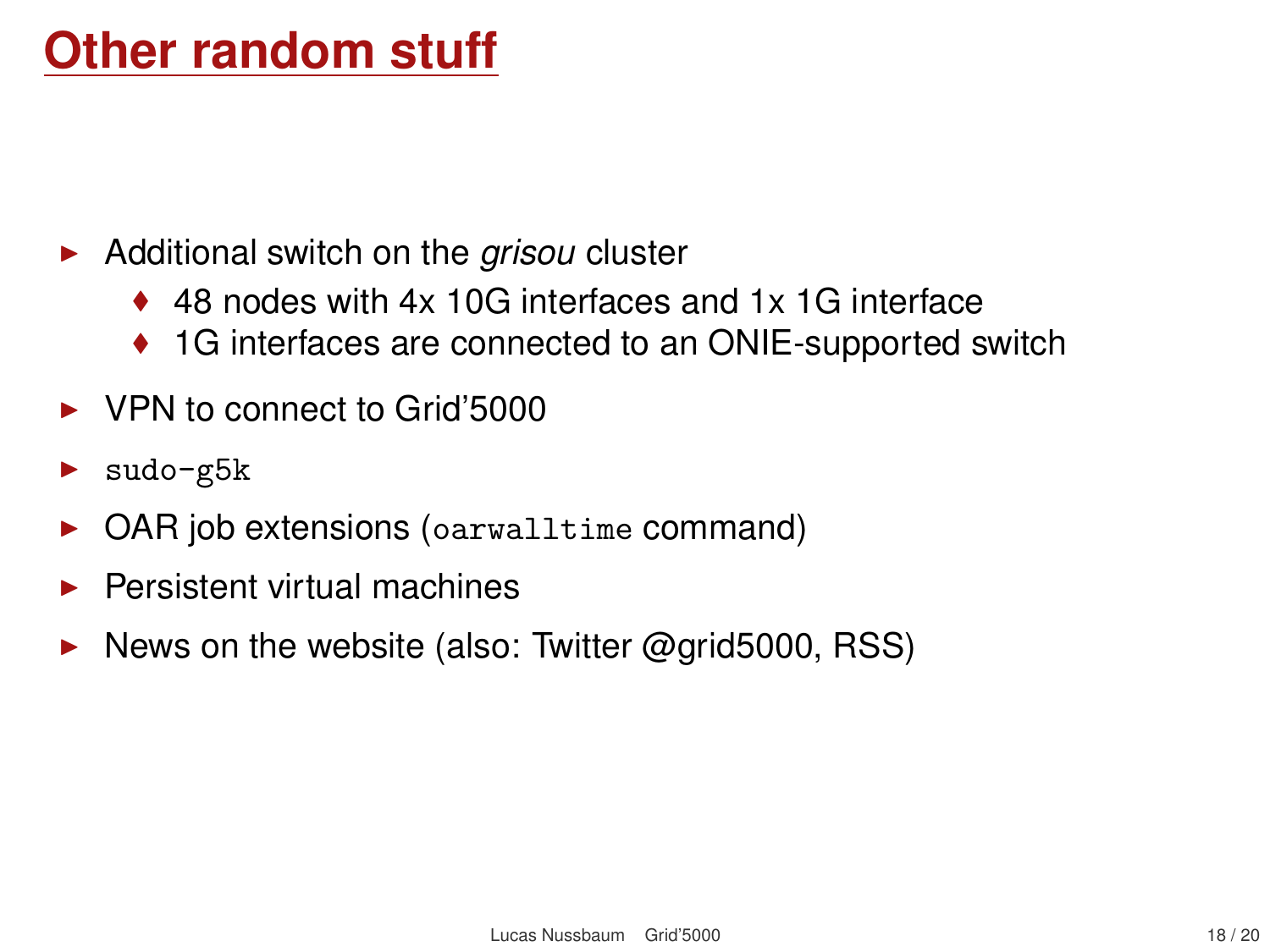#### **What to expect by mid 2018 (hopefully)**

- New clusters in:
	- ◆ Nantes: 48 nodes (CPER SEDUCE)
	- ◆ Grenoble: 72 nodes + 4 nodes (HPCDA project, HPC/BigData convergence with NVMe)
	- Nancy: 64 nodes (+ 48 older nodes) (*production* queue)
	- ◆ Lille: 8 nodes with P100 GPUs (CPER DATA)
- $\blacktriangleright$  Kwapi fully operational again
- <sup>I</sup> Full rework of hardware & network pages
- $\triangleright$  Wrap-up of the work around Debian 9 images (inc. move to predictable network interface names, and new postinstalls)
- Many other behind-the-scenes changes